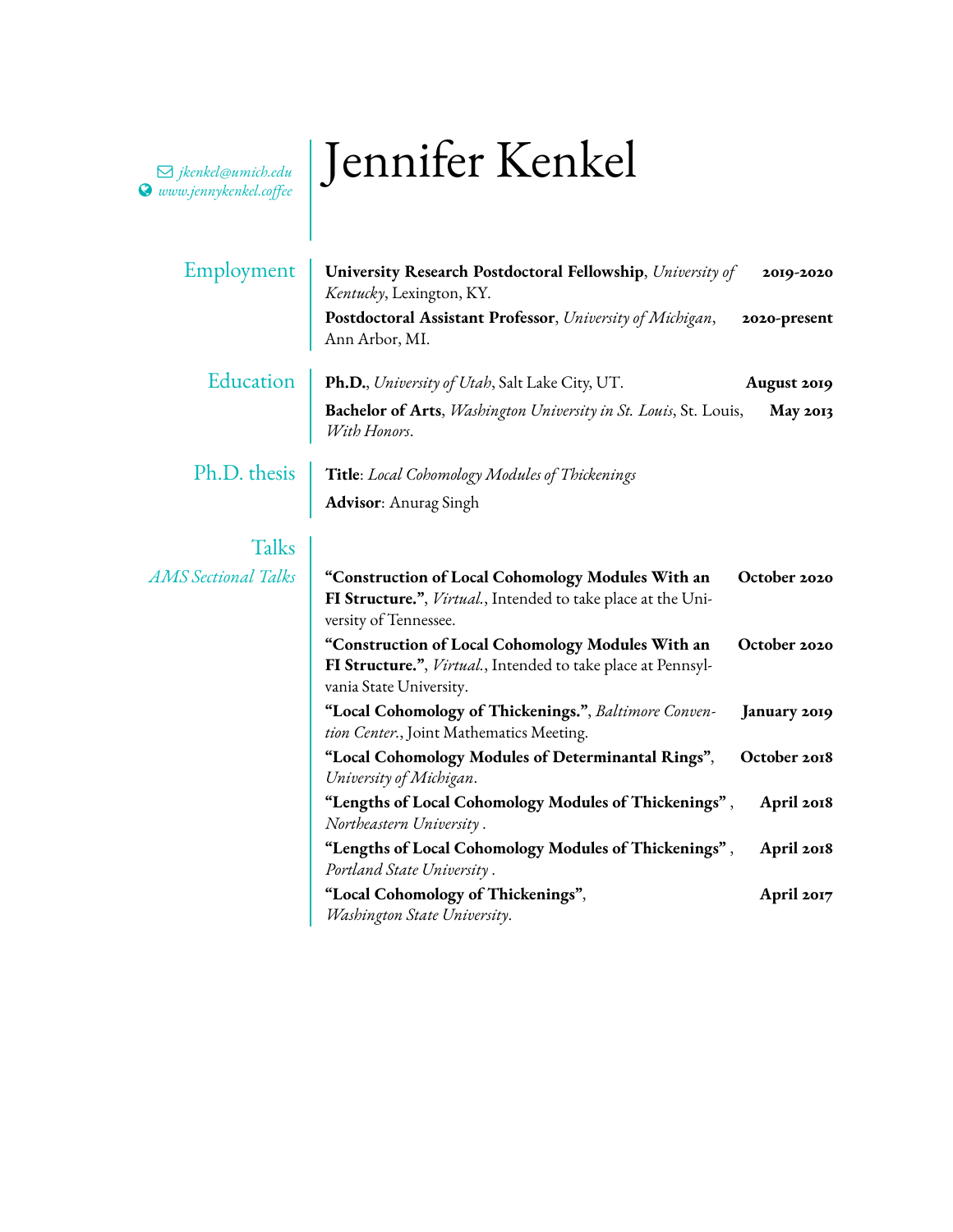| <b>Other Conference Talks</b> | "Local Cohomology of Thickenings on Sequences of<br>April 2020<br>Rings", A Virtual Online Conference, CAZOOM.                                                                                                                                              |
|-------------------------------|-------------------------------------------------------------------------------------------------------------------------------------------------------------------------------------------------------------------------------------------------------------|
|                               | "Local Cohomology of Thickenings on Sequences of<br>April 2020<br>Rings", Clemson University, Algebra Seminar.                                                                                                                                              |
|                               | "Local Cohomology", University of Minnesota, Graduate<br>April 2019<br>Workshop in Commutative Algebra for Women & Mathemati-<br>cians of Other Minority Genders.                                                                                           |
|                               | "Local Cohomology of Thickenings", University of Nebraska,<br>April 2017<br>Lincoln, KUMUNU Jr.                                                                                                                                                             |
| Seminar Talks                 | "FI Algebras", University of California Riverside.<br>January 2021                                                                                                                                                                                          |
|                               | "Local Cohomology of Thickenings on Sequences of<br>February 2021<br>Rings", University of Arkansas.                                                                                                                                                        |
|                               | "Briggs' Proof of a Conjecture of Vasconselos", Univer-<br>October 2020<br>sity of Michigan, Preprint algebraic geometry seminar.                                                                                                                           |
| Publications                  |                                                                                                                                                                                                                                                             |
|                               | <b>Jennifer Kenkel</b> , "Isomorphisms Between Local Cohomology Modules<br>2020<br>As Truncations of Taylor Series", arXiv:2005.11898.                                                                                                                      |
|                               | Zhibek Kadyrsizova, Jennifer Kenkel, Janet Page, Jyoti Singh,<br>2020<br>Karen E. Smith, Adela Vraciu, Emily E. Witt, "Cubic Surfaces of<br>Characteristic Two", arXiv:2007.12018.                                                                          |
|                               | Zhibek Kadyrsizova, Jennifer Kenkel, Janet Page, Jyoti Singh,<br>2020<br>Karen E. Smith, Adela Vraciu, Emily E. Witt, "Extremal Singular-<br>ities in Positive Characteristic", arXiv:2009.13679.                                                           |
|                               | Jennifer Kenkel and Kyle Maddox and Thomas Polstra and<br>2020<br>Austyn Simpson, "F-nilpotent rings and permanence properties.",<br>arXiv:1912.01150.                                                                                                      |
|                               | <b>Jennifer Kenkel</b> , "Lengths of Local Cohomology of Thickenings",<br>2019<br>arXiv:1912.02917.                                                                                                                                                         |
|                               | Madeline Brandt, William Dickinson, AnnaVictoria<br>August 2017<br>Ellsworth, Jennifer Kenkel, Hanson Smith, Optimal<br>Packings of Two to Four Equal Circles on Any Flat Torus,<br>arXiv:1708.05395.                                                       |
|                               | Luca Weihs, Bill Robinson, Emile Dufresne, Jennifer<br>February 2017<br>Kenkel, Kaie Kubjas, Reginald L. McGee II, Nhan<br>Nguyen, Elina Robeva, Mathias Drton, Determinantal<br>Generalizations of Instrumental Variables, Journal of Causal<br>Inference. |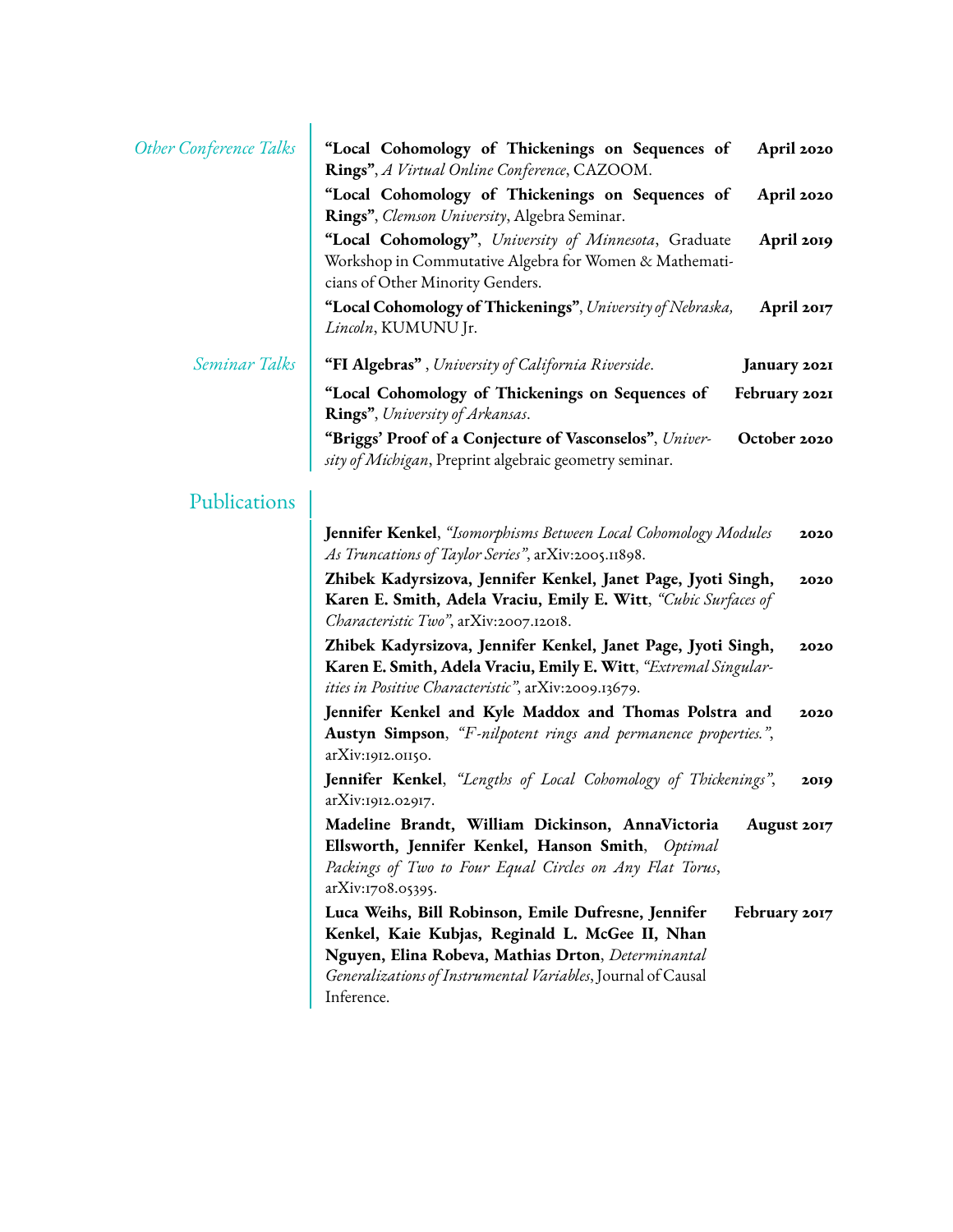| <b>Teaching Experience</b>  |                                                                                                                                                                                                                                                                                                                       |                                                             |
|-----------------------------|-----------------------------------------------------------------------------------------------------------------------------------------------------------------------------------------------------------------------------------------------------------------------------------------------------------------------|-------------------------------------------------------------|
| As Primary Instructor       | <b>Introduction to Modern Algebra, Primary In-</b><br>structor, University of Michigan, Two sections.<br>In person                                                                                                                                                                                                    | Winter 2022, Fall 2022                                      |
|                             | Linear Algebra, <i>Primary Instructor</i> , University of<br>Michigan, Two sections.<br>Remote                                                                                                                                                                                                                        | Fall 2020, Winter 2021                                      |
|                             | Discrete Math, Primary Instructor.                                                                                                                                                                                                                                                                                    | Summer 2018                                                 |
|                             | Linear Algebra, Primary Instructor.                                                                                                                                                                                                                                                                                   | Summer 2017                                                 |
|                             | <b>Applied Statistics</b> , <i>Primary Instructor</i> .                                                                                                                                                                                                                                                               | Fall 2016                                                   |
|                             | <b>Introduction to Statistics</b> , <i>Primary Instructor</i> .                                                                                                                                                                                                                                                       | Fall 2015                                                   |
|                             | Precalculus, Primary Instructor.                                                                                                                                                                                                                                                                                      | Fall 2014                                                   |
|                             | <b>Business Algebra</b> , Primary Instructor.                                                                                                                                                                                                                                                                         | Fall 2013, Spring 2014                                      |
| Other                       | Teacher Training Facilitator, Organized workshops for two-<br>week long instructor training, gave feedback on practice lectures<br>and assignments.<br>Math Center Tutor, Tutored<br>drop-in University of Utah stu-<br>dents on topics from introduc-<br>tory to intermediate level un-<br>dergraduate math classes. | August 2018<br>Fall 2013, Spring 2014, Fall 2015, Fall 2016 |
| Service                     |                                                                                                                                                                                                                                                                                                                       |                                                             |
| Conferences and<br>Seminars | Organizer, Special Session on Commutative Algebra, AMS Sec-<br>tional at the University of Utah.                                                                                                                                                                                                                      | <b>Fall 2022</b>                                            |
|                             | <b>Organizer</b> , Special Session on Recent Developments in Commu-<br>tative Algebra, AMS Sectional at Purdue.                                                                                                                                                                                                       | Spring 2022                                                 |
|                             | Organizer, Virtual Commutative Algebra Seminar, Univer-<br>sity of Michigan.                                                                                                                                                                                                                                          | Spring 2022                                                 |
|                             | Graduate Student Commutative Algebra Seminar Coordi-<br>nator, University of Utah.                                                                                                                                                                                                                                    | 2016-2018                                                   |
|                             | Graduate Student Advisory Committee Colloquium Chair,<br>University of UtahUniversity of Utah.                                                                                                                                                                                                                        | 2016-2017                                                   |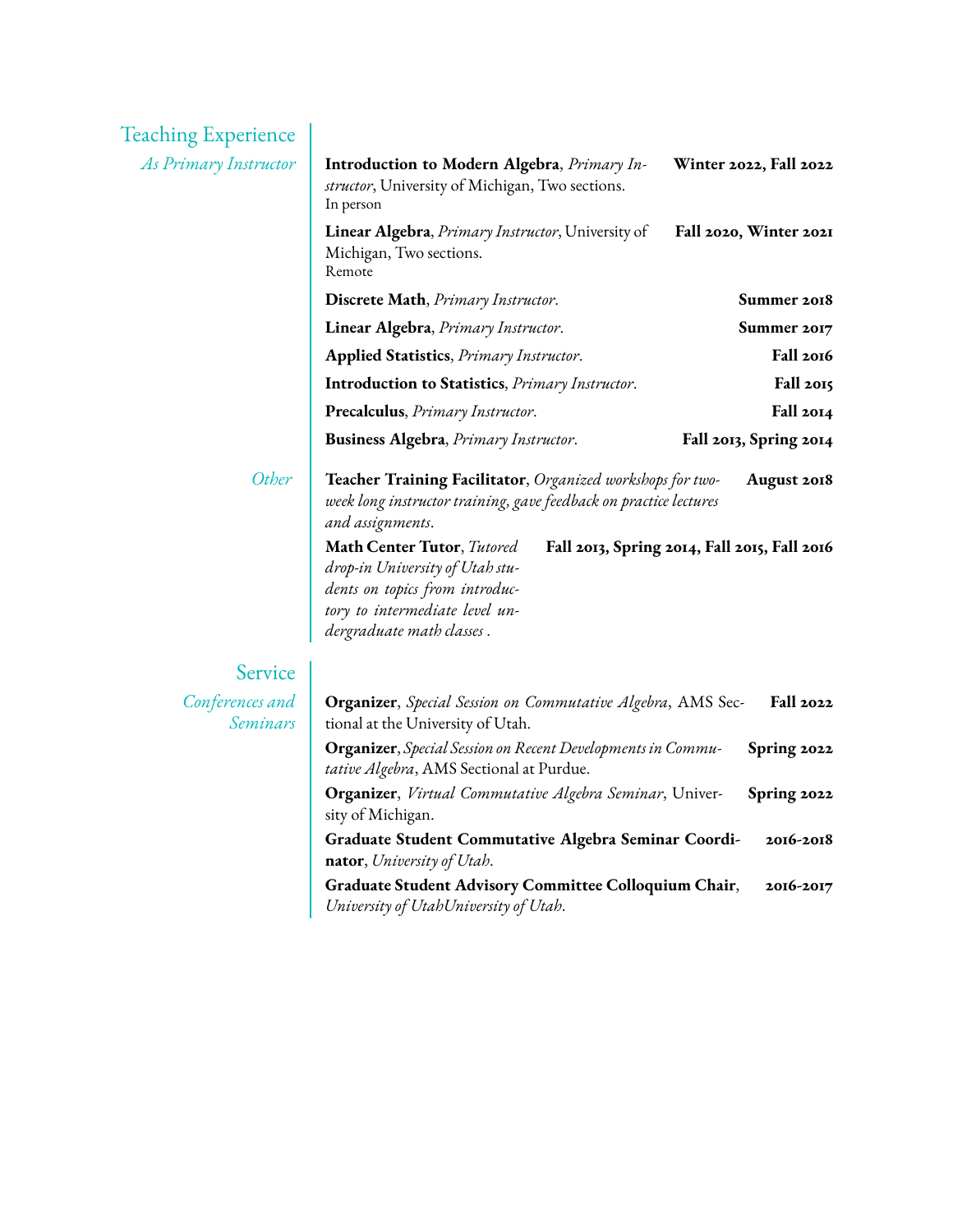| Outreach | Math Corps Instructor, University of Michigan, The Math<br>Summer 2022<br>Corps program is a free summer camp for 7th-9th graders                                                                                                                                  |  |  |
|----------|--------------------------------------------------------------------------------------------------------------------------------------------------------------------------------------------------------------------------------------------------------------------|--|--|
|          | Undergraduate Math Club Talk, University of Michigan.<br>Fall 2021                                                                                                                                                                                                 |  |  |
|          | Fall 2018<br>Undergraduate Math Club Talk, University of Kentucky.                                                                                                                                                                                                 |  |  |
|          | Fall 2018<br>Helped Undergraduates with L'FEXat a SIAM AWM<br><b>IfTEXworkshop</b> , University of Utah.                                                                                                                                                           |  |  |
|          | Participated in Women in Math Panel for the Univer-<br>Summer 2018<br>sity of Utah ACCESS Program, The ACCESS Program<br>provides a supportive path for women in the sciences, starting<br>with a summer long introduction to Science at the University<br>of Utah |  |  |
|          | Undergraduate Student Orientations Math Talks, Uni-<br>Summer 2018<br>versity of Utah.                                                                                                                                                                             |  |  |
|          | <b>SACNAS Poster presentation</b> , University of Utah.<br>Fall 2017                                                                                                                                                                                               |  |  |
|          | Calculus Carnival Volunteer, University of Utah.<br>Fall 2017                                                                                                                                                                                                      |  |  |
|          | Math Medley at the Leonardo Museum, Spoke on "Local Co-<br>Spring 2017<br>homology" to a broad audience.                                                                                                                                                           |  |  |
|          | Stirling Scholarship Judge.<br>February 2017, 2018                                                                                                                                                                                                                 |  |  |
|          | Science Day Volunteer, University of Utah.<br>Fall 2014                                                                                                                                                                                                            |  |  |
| Other    | Referee for Czechoslovak Mathematical Journal.<br>Spring 2021                                                                                                                                                                                                      |  |  |
|          | Referee for Czechoslovak Mathematical Journal.<br>Summer 2020                                                                                                                                                                                                      |  |  |
|          | Referee for Rocky Mountain Journal.<br>Spring 2020                                                                                                                                                                                                                 |  |  |
|          | Fall 2018<br>Organized Monthly Lunch Discussions on Gender and<br><b>Academia</b> , University of Utah.                                                                                                                                                            |  |  |
|          | <b>AWM University of Utah Chapter Secretary</b> , University of<br>2018-2019<br>Utah.                                                                                                                                                                              |  |  |
|          | <b>Graduate Student Advisory Committee Student Social Life</b><br>2016-2019<br>Committee Chair, University of Utah.                                                                                                                                                |  |  |